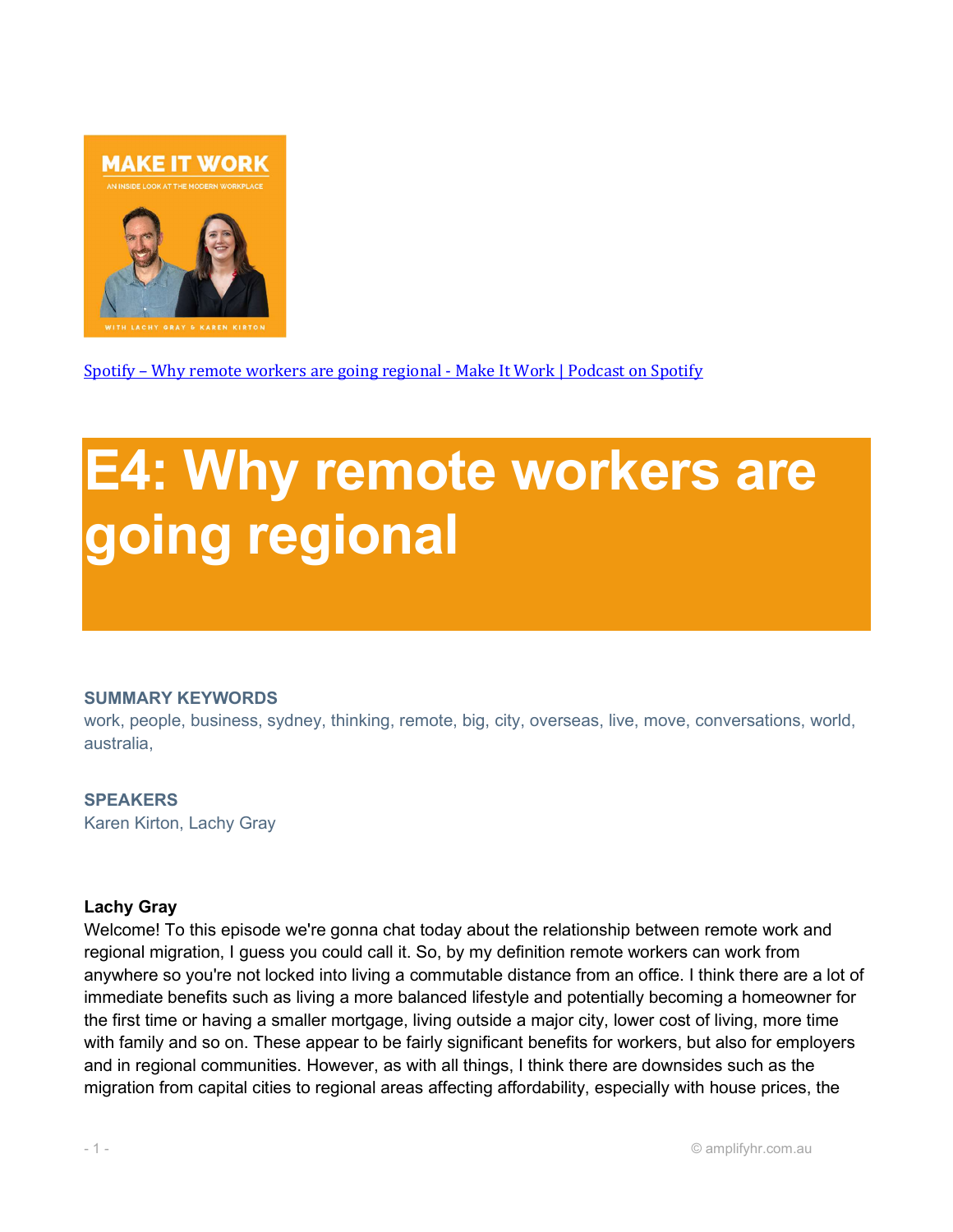fact that not everyone's in a position to work remotely or or pick up and move. So I'm really looking forward to diving into this one today, Karen. I have to say this topic in particular has so many aspects. To start I went down many rabbit holes, preparing to talk to you about it.

## Karen Kirton

Yeah, and I think that it's quite close to home for you as well. You have made the move regionally whereas I am still Sydney sider. So, no doubt, we'll have different points of view as well. So do you want to start off with the reason for your move?

## Lachy Gray

Sure. So, yeah, we were living in Sydney for most of my adult life, and my wife Kate and I started a family in Sydney with young kids and we started to think about what the next 10 years look like and we were doing this before COVID. But then when COVID hits it really accelerated I think our decision making process and Kate asked me why are we paying a premium to live in Sydney if you don't have to commute into work every day. Previously I was commuting by bus, probably an hour a day into North Sydney. Couple days a week and a couple of days I was working from home and I thought that was a really good question that I found difficult to answer. Kate has family up in Nelson Bay and so we thought we would go for some holiday for a week in Newcastle and just to check it out. I've been here for 20 years and I have this picture of it as the Industrial Town. There's not much going on and how wrong I was and it just blew me away. With just the green space and the public amenities and more balanced lifestyle and so on. We essentially returned from that holiday. We called the mortgage broker and we called a real estate agent to sell our house and put the wheels in motion and in September 2020 last year we moved to Newcastle. So I think it's been an overall a very positive experience moving during Covid as it's pretty stressful largely just because of the unknowns. We didn't know what it was gonna be like to sell our house during COVID, what's gonna be like to buy a house during COVID, this was in lockdowns too. So by getting to see a house, people get to see our house. But fortunately, you know, turned out okay. It's been a very positive experience overall, I would say.

## Karen Kirton

You have the benefit of running your own business. So which means that, I guess you don't have that level of anxiety about well, I'm moving and then or maybe you do you know what happens if we change the strategy in terms of going back to an office again. But I've seen people that did move regionally over the last 12 months and have now been directed by their employers to return to the office. So I guess that's the other question. How much of a leap of faith is this? Is that a long term move or is this migration that we're saying to regional areas? Is it a point in time? What do you think?

# Lachy Gray

That's a good question, isn't it? I think it's hard to know. I don't think we can know. I think there's so much wrapped into it for me. Like for example just having the freedom to choose where to live based on your own requirements rather than where you work, I think is massive and I think people have been migrating from regional communities to cities in search of better opportunities probably for hundreds of years, right? Historically, cities have attracted Economic and social government investment which encourages employers and which encourages employees. So I think COVID has been a bit of a catalyst to potentially reverse that trend or kickstart people's thinking about if I can work remotely and I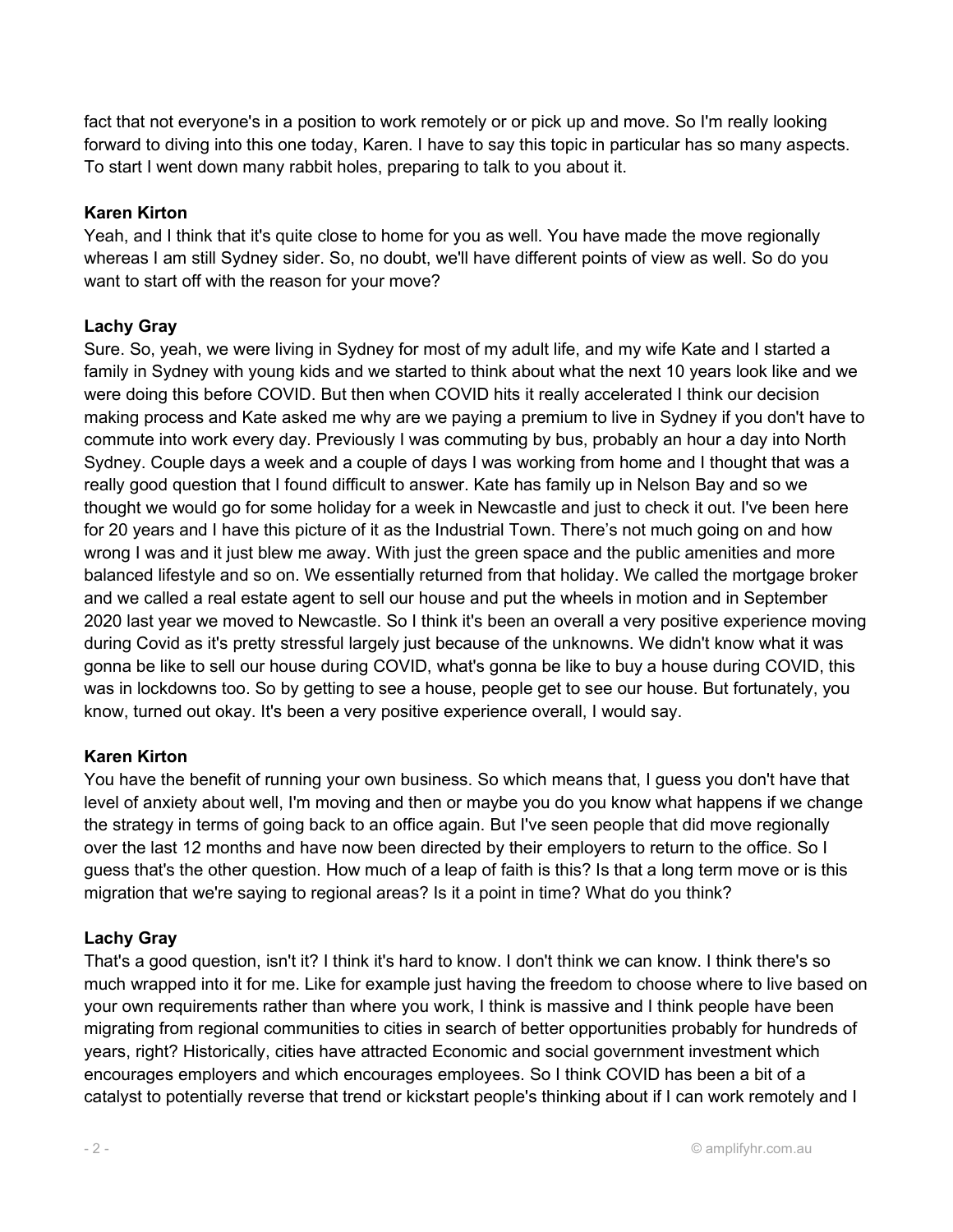can choose where I want to live, where would that actually be? I do agree that it's a leap of faith because no one knows what the future looks like and yes, my situation is unique in that I do run my business. But still, I would never say never as well. I would never say I am always fully remote because that might not make sense in the future. So yeah it's a really good point and I don't know what the future holds. Instead we've just had very open conversations both with my family but also with the team and Mark my business partner about, well, what does that look like? How can we make it work? They really tried to embrace the fairly unique set of circumstances that we've been dealt really. What do you think?

#### Karen Kirton

Yeah, I find this really difficult because I think particularly on this topic, our perspectives are really different on a number of levels. So I think firstly, I'm one of those crazy people that love Sydney and I just can't imagine ever leaving it. I know that for a lot they just think that you're mad. Why would you want to live in a big city but I've never had an interest in living outside of Sydney. I have and I've always preferred here. I have this just innate fear that if I ever left I wouldn't be able to afford to come back. So I think, you know, that's kind of a very different perspective. I totally get why people move out of it. Don't get me wrong but it's just one of those weird quirks of my personality. I just can't see myself leaving. I think the other thing is our businesses are quite different. So it's the different sizes but also I have found such a huge increase in requests to face to face meetings this year. Whereas last year you know, we used to do face to face meetings right so whether you had potential clients while you're going to see a client to catch up there really, there weren't that many occasions where I'd say, hey, let's jump on to the Zoom. Like it just didn't happen before COVID. It was always face to face and then when we went through the start of the pandemic then we all worked remotely. It became the norm that you would say okay, let's catch up on the phone and we'll do a Zoom or Teams or whatever it might be. But I found this year that has started to change a lot and what happens is I get people saying "Hey, can we catch up when we have a phone or a zoom and then they say, "Okay, now can we get together face to face?" So you know so that's actually increased I guess a little bit the sales cycle with potential clients. We've now got more touch points than we used to do before COVID. The other thing maybe that's because of my business cause I've been thinking a lot about these why's. Why is that? I think as an HR consultant, it's very much important about the relationship that you are building with the business owners or the leaders. So I think it is more of that kind of high touch relationship where people do want to see you and get to know you and really build that trust. So maybe that's why this increase in face to face. When we sort of started talking about this during our podcast a couple months ago, which is when I started to think about this when I was talking to people and I would say 99% of the discussions that I have with potential clients they asked where we located. Even if we're talking about working remotely because they do a lot of outsourced HR which is remote such as phone and email. But they will always want to know where we're located because they like the idea that if needed, we could come on site. You know, even just last week I had a referral for a client in Melbourne and most of our businesses in Sydney, but we do have some clients in Victoria. They came back and they said, Oh, we've decided not to go ahead. It's nothing about you. We just want someone that's local. So I think for me, I get this personal feeling about whether I could ever really move out of Sydney and I think there's the other part of it which is I don't know that my business would work out of Sydney. You know that doesn't come back to something that we've talked about which is this remote working ideal? Is it really still a tech company regime? What do you think? I'll just land that on you.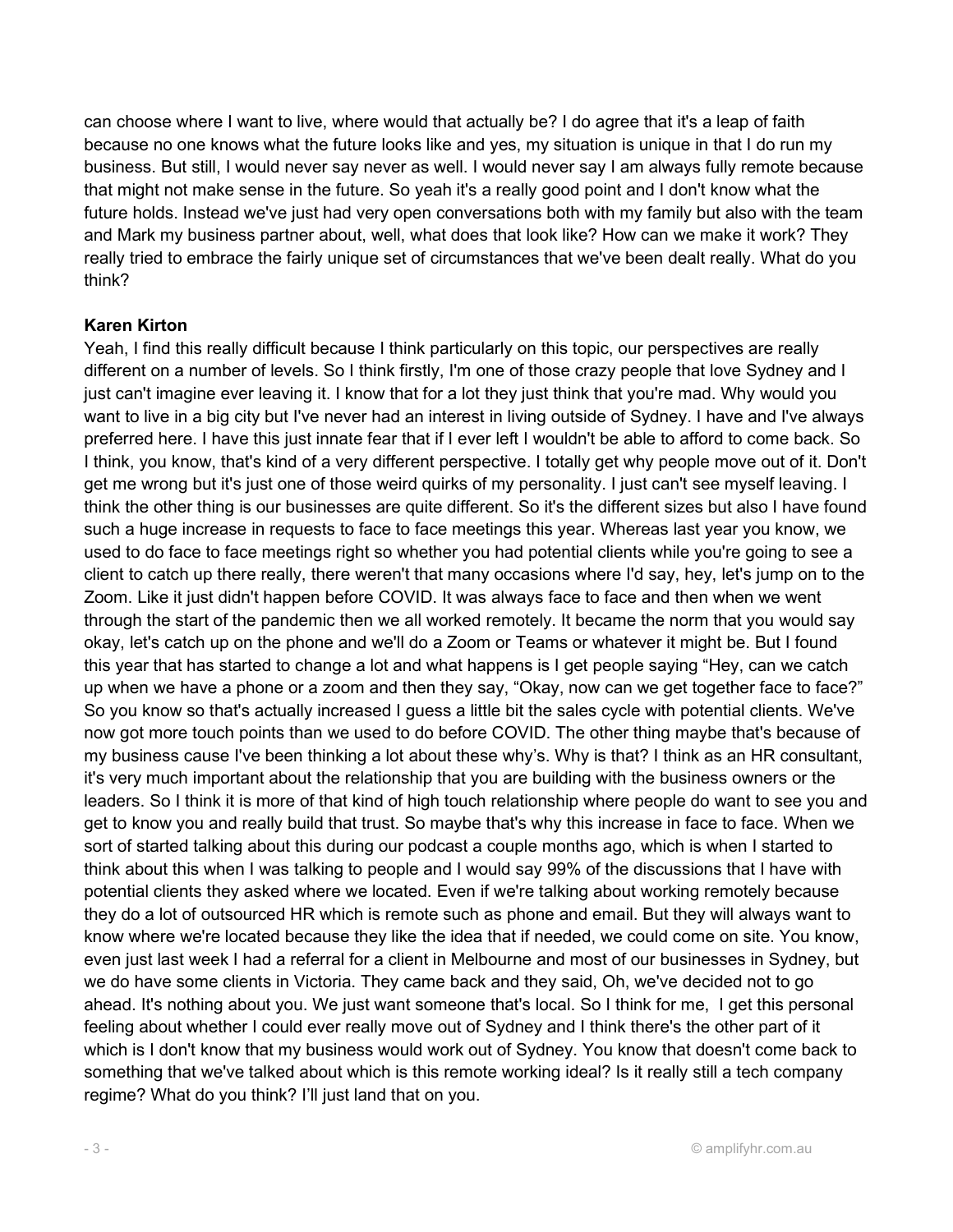## Lachy Gray

Thanks so much.

## Karen Kirton

You're welcome.

# Lachy Gray

That's a really good point. I'm still digesting you know what you were talking about there. I'm mindful that I'm a sample size of one and I've got to be careful not to extrapolate out our experience, we're very mindful of that. Of course, my experience being an online learning platform that offers learning distributed to teams by very nature we call it remote. So it can be difficult I think to separate it out versus as you were saying, Yeah, for you that face to face I guess relationship is super important I get that. So yeah, I think potentially within industries, different roles will have different requirements. Both from in terms of the responsibilities and how they go about them and we spoke about this in the last episode whether you need, are you collaborating with colleagues on strategy for example, or very tactical things where it makes a lot of sense to be together versus someone who doesn't need to, and can do that work remotely. I don't know , I think it's an area for research to look into. What does this look like over time? I do think that you know, there are roles that have had the ability to work remotely for a very long time but for reasons other than technology, I haven't. I think we've touched on this a little bit. I do find that quite interesting because I do wonder, like, what are the costs of sort of requiring people to live in densely populated areas where there might be a higher cost of living so they can commute to an office to do a job that can be done remotely. That's not just financial of course and that's just the way it was done, wasn't it? That's what we did. If you wanted a good job, the feeling was you need to move into a city. But then the rising tide worker is all about. So, everybody sort of competes with each other. So I find that really interesting now to say, well if the job can be done remotely then should it really seriously be considered.

## Karen Kirton

So it's more than that mindset of people hasn't quite moved there yet. Because like with the referral that I had in Melbourne, yeah, it got the work that they wanted done was quite easy to be done remotely. There's no reason why that needs to be a face to face job. But it was more like if we want to have a long time relationship with you, we want someone that we could call and they can just pop in. Now, I have to say in the HR world, there's not many times that there's an urgent requirement for someone to pop into the office. So to me, that's more of a mindset thing. It's just you know, we like the idea and it's not just them I've had it you know with other people like I said pretty much everybody asked where we are located. It's that idea that if I need you, you're there. Maybe I'm just trying to think as we're talking, you know, some of those clients have been in remote workforces as well. So it's not like they're in the office and so they are using them right in front of reference. So that's why I was thinking, is it just the type of work then. So we're going to be talking about a knowledge workers base with remote work. But is it all knowledge workers? A lot of the articles that we found that we've spoken about with different organizations have still been in that tech realm. So, yeah, I'll be interested to see how the next 12 months goes. I guess particularly, you know the borders do open mid 2022. Yeah, that's going to change everything completely again. So what does that look like then? But I think the other thing is that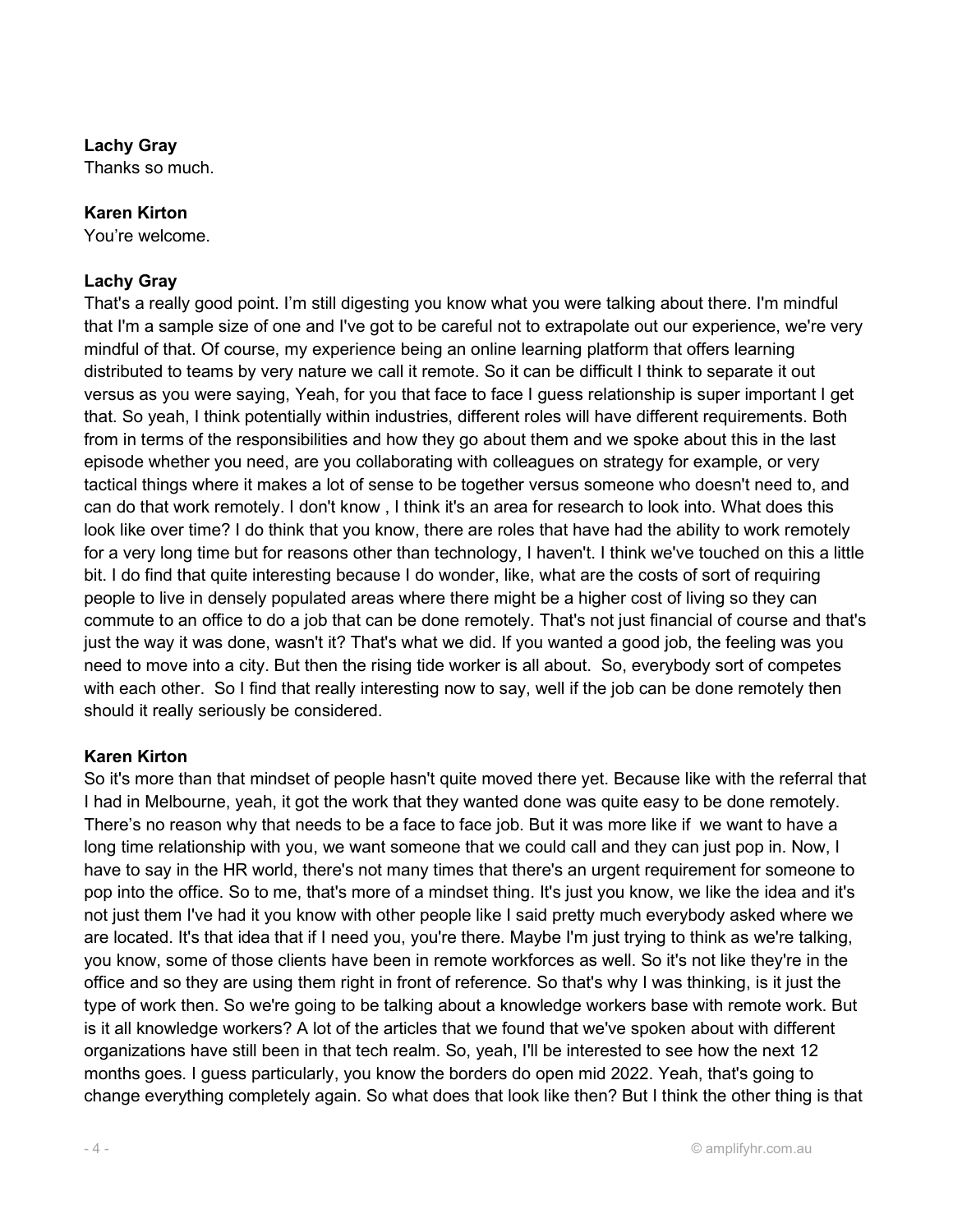we'll be talking briefly but let's go into the inter state. you've moved to Newcastle and let's say something urgent did happen. It's not that difficult for you to get into Sydney right? Like it's easily doable. You don't have to pack an overnight bag. You can get there and back if you need to in a day. But you know what about people that are actually moving Interstate and I have seen people do this. They've moved to Queensland or Perth, I'm not even talking, you know, small moves. Then the border is closed. So then how as a business, I think then how do you manage that? I think you have to be a fully remote workforce don't you? To have staff interstate or is it possible to do if you're doing a hybrid workforce?

## Lachy Gray

Well, I think it depends on the agreement that you have. I think that's something to discuss prior, isn't it? I like to do a pre-mortem and to say, "Okay, what could go wrong here? What happens if you can't come back?" Yeah, and I think that's true. I think it does suit fully remote because it doesn't matter like you are set up from a mindset perspective. From a tech perspective to do the work anywhere, so it doesn't matter. I think that is an important caveat. I think hybrid would be very challenging if you have an agreement where you are going to come in kind of regularly, and then you can't and that sort of potentially breeds resentment on both sides. I think it would be very tricky. But would you be moving into the state if you had to come into the office a couple of days a week? Perhaps yes, perhaps some people might do that and they said we're going to maybe fly down and stay a night or two and fly back and that is preferable because I can still live where I want to live. That cost is worth it. I have to be fair, I have heard of people doing that even commuting to New Zealand pre COVID.

## Karen Kirton

A bit crazy. Only because New Zealand you've got to go through Customs & Immigration such a big travel point.

## Lachy Gray

True, but it's still probably closer than Perth.

## Karen Kirton

Oh, it is. Yeah, it just takes longer to travel there because you've got to go through the international port. But yeah like if you think about it you know you are a hybrid workforce and you only have to work in the office two days a week. So I could come down on Sunday night. Work in the office Monday Tuesday, fly to Perth Wednesday, Thursday, Friday, Saturday, Sunday, Monday, Tuesday, Wednesday. Then work in the office Thursday Friday. Depending on how your hybrid works and absolutely you could do that. You're just you're basically, you've got quite a big gap there. Like you've got over a week. You're at home and then you've just got two days that you're flying across the country.

## Lachy Gray

Yeah, and this is the mindset shift, I think, which is very interesting in that, like, I know for me, yeah, I felt like I needed to be close to see that I need to get a good job, yeah, to the city that is. But what if that's not true anymore? So to what extent is the way we live determined by where we work and what if that changes? Can we have the best of both worlds where we are actually choosing where to live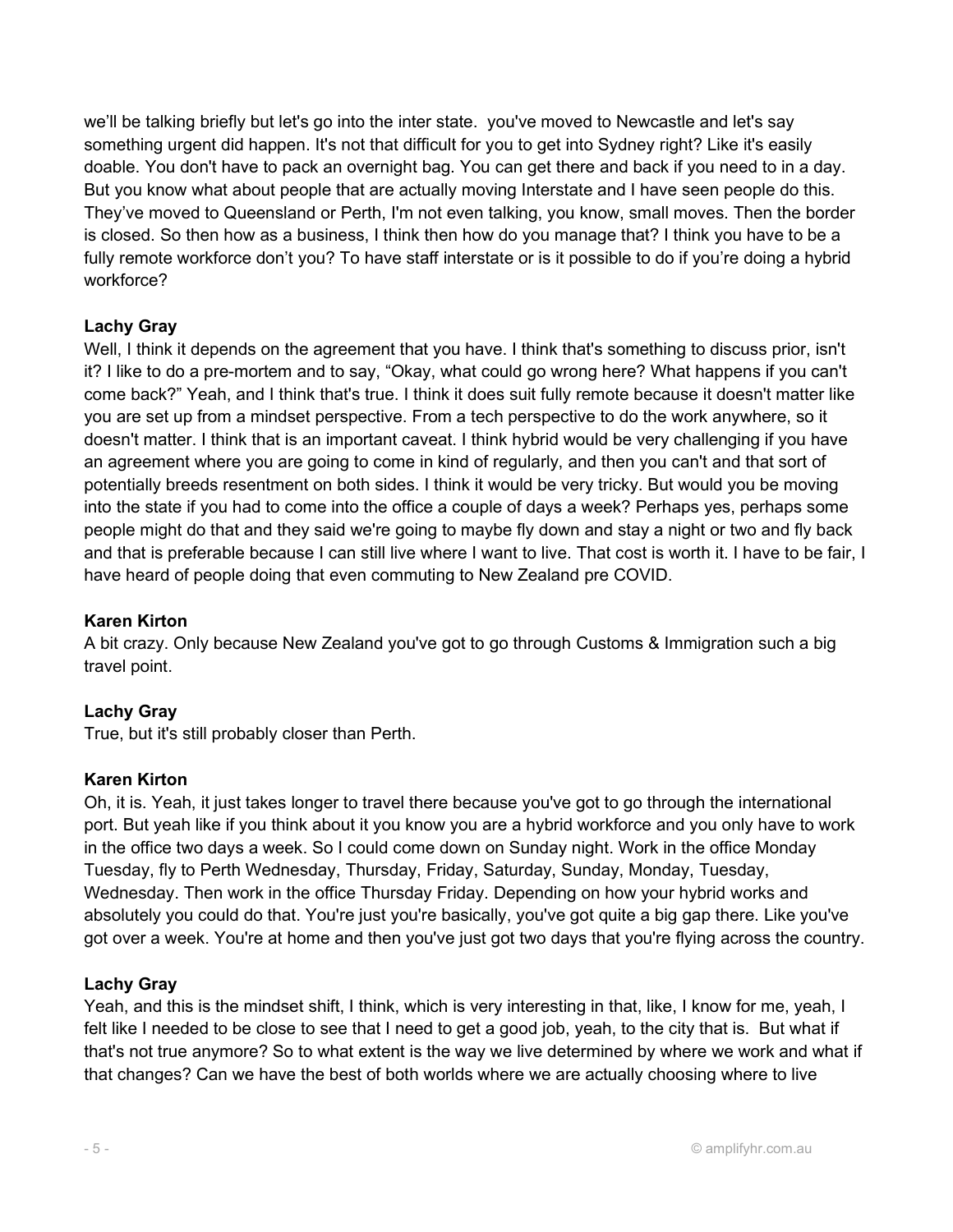based on that location, the lifestyle, the community and so on. Unless so because of the jobs that are available in that location.

## Karen Kirton

So when you were in North Sydney would you have ever hired someone interstate?

## Lachy Gray

Before.

## Karen Kirton

Before Covid when you're in North Sydney.

## Lachy Gray

It probably depends on the roles. I mean, we had, we did have applicants from Interstate, and we were entertaining it. It just never worked out that way. Because I think this is what I'm learning I may be moving out here, I had no business network at all. Now I'm slowly starting to build one, which has been a non-intended benefit. I didn't come here without intention at all. Actually, that's what we're saying, We've got a salesperson in Melbourne now and so each of us bring, we're in different communities now, we've got different perspectives, we're around different cultures, we're hearing different things. It's actually really enriching. I think that's a big benefit, too. So I think this is very interesting, in that you potentially spend more time in your local community, then you are in your employer's community location, wherever that is. So what are the impacts of that? I think, well, I would assume that if I'm spending more time in my original community, whether I'm working from home, or I'm working from a co-working space, or the local cafe, I'm probably spending some more money in that community. I'm building some social networks, probably from seeing like minded people. I think that could be a real shot in the arm financially for original communities who historically, possibly had the location and the lifestyle. But they didn't have the jobs to offer people. So they just lost out. But perhaps now, they're not so much competing for jobs. I think that's a really interesting concept and I'm still trying to get my head around. Because I think it's fairly fresh, isn't it?

## Karen Kirton

It is, and then. So I have Auntie's that live Mid North Coast. Yeah, so they love where they live, and they hate tourist season, because they hate everyone coming into town. You know, so it's great from the money perspective, it's how they all make their money, but they don't like having, you know, there would be outsiders coming in. The other thing for me is, you know, well, is this actually going to change the fabric of some of these towns, because rather than having people turning up in droves through the school holidays through the year, you know, like, if you look at what's happened to Byron Bay over the last 10, 15, 20 years, is that going to happen to some of these other towns that really don't want that? So yes, there's a benefit in jobs and more money, but that also comes with you've actually got to invest more money into the towns as well. I spent last week in Southwest rocks, and I've never seen so many potholes in my entire life. It's just okay, so, you know, clearly Kempsey Council doesn't care that much about Southwest rocks. Sorry, Kempsey Council. Sure you do. But, you know, so it did get me thinking like what happens if you have another 500 people moving to this town? Where is the infrastructure? You know, it's, yeah, just so it's a maybe it's more of a satellite city like the Newcastle's that will get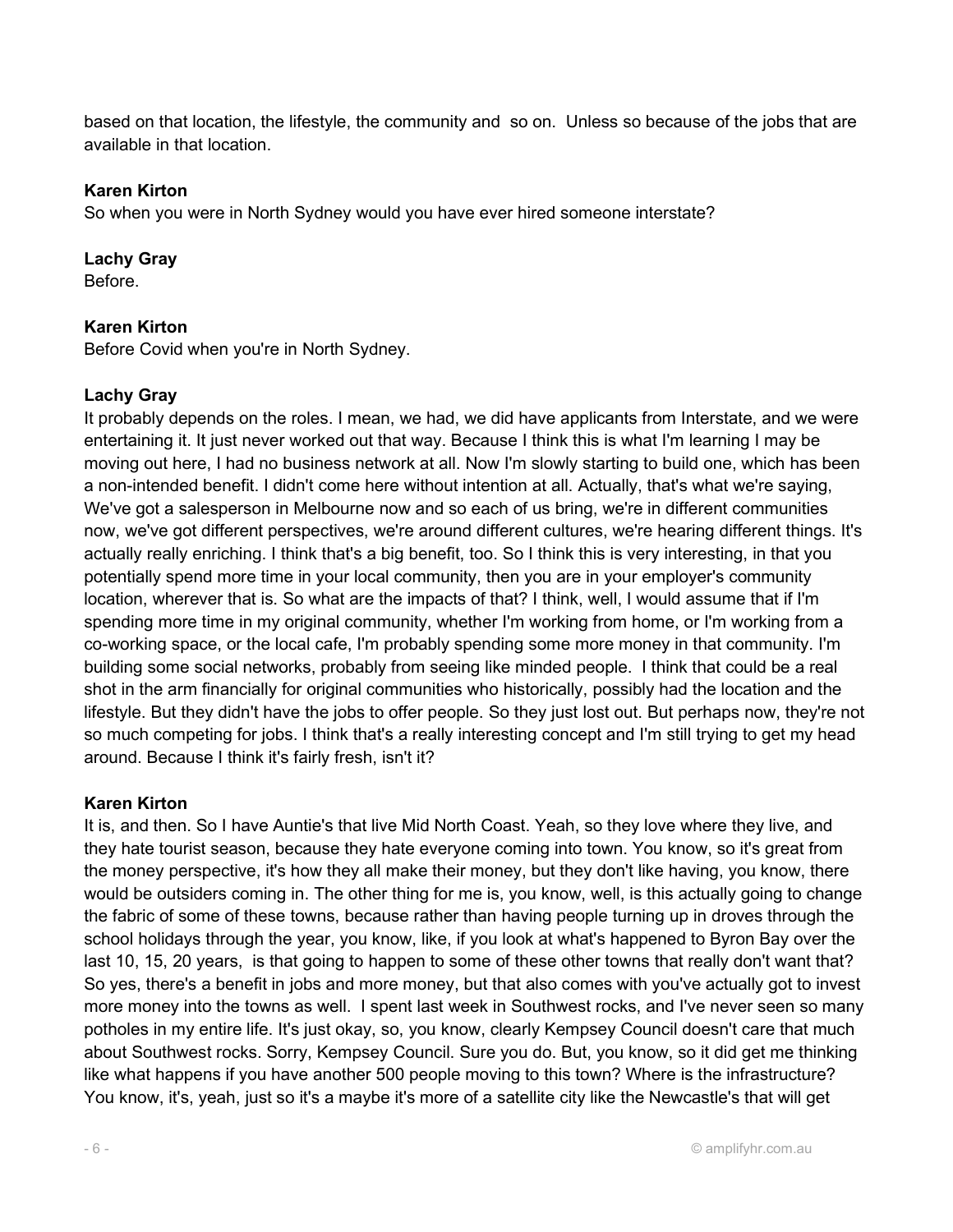more of the benefit, because they already have more of that infrastructure in place. Which can only honestly be a good thing for Australia as a whole, to get away from just these big cities. Like if you look at America, you know, a lot of American cities that we all know the names of less than a million people. But they've always just, I don't know, maybe it's a mindset, maybe it's the way the schooling works, but it's just it's one of those expectations, it's normal. That you go to college and normally go to college away from your home. You know, pretty much every American you ever meet If you say where you're from, they'll say to you, well, I'm from blah, but I live in X. That's kind of normal over there. But we don't do that in Australia. We've had a stick where we are and we stick to the eastern seaboard as well. So maybe this will be an opportunity to expand some of that in terms of that bigger societal framework. Who knows?

## Lachy Gray

I think so. That's true. I found the same model of American. Yeah, I go to the other side of the country for college and they're excited about that.

## Karen Kirton

Yeah, that's normal. But like you're saying with networks is that they will have networks across the country because their parents have done that, their grandparents or cousins or friends. So they always know someone somewhere. I've always loved traveling through America. I've worked for an American company and you know, I remember I went to Washington once and you know met up with some people that I had worked with and they came down from New York. I had someone else come up from Atlanta, and you know, that wasn't a problem. Yeah, cool, you're in Washington. We're gonna come and visit you. Whereas I've been in England and had someone that was like a half hour drive away and she was like, oh, I can't come and see you because you know I traveled to Sussex yesterday and you know, that was a whole hour away. So I can't travel.

## Lachy Gray

After recovery.

## Karen Kirton

Like yeah, I just traveled 21 hours. So I think there's clearly a different mindset and I guess acceptance, you know, in America in their culture. So is that something that as Australians, you know, that will happen a little bit more as we start to enable this move out of the big city. It'll be interesting to see.

#### Lachy Gray

Yeah, I think so. I think again, it's the speed isn't it? Which has happened and I think the government's probably been trying to encourage people to move out of a couple of cities for a long time. Covid came along and was a huge catalyst for them but potentially too far the other way. People feel the pressure potentially to make a decision quickly to cash in on rising house prices. I live in a city for example, so that they can move out of the regional way of interstate or wherever it is. Yeah, I think the point about infrastructure is a good one and that is Something that I've read a few times. Now saying that, I think it was on the bureau statistics website. That talks about internal migration and I think from July August September last year, 11,000 people moved out of the capital cities to regional areas, which is a largest net quarterly loss since 2001. But their point of view was that they don't see that continuing and those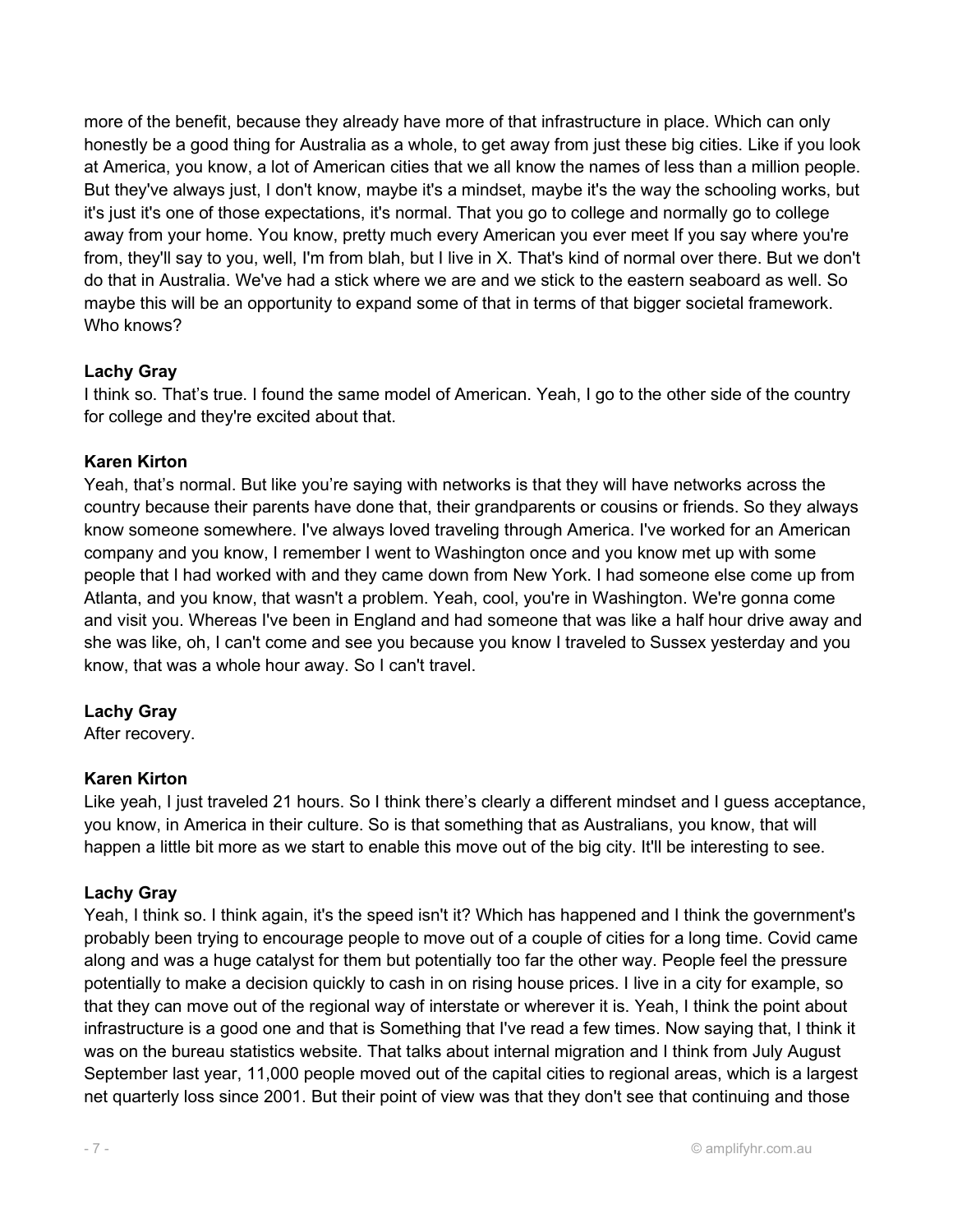few people will come back. To your point, yeah, it's a really exciting move and way to have a better lifestyle location and then they get there and yeah, they didn't have the same infrastructure. So I'm really aware that I've now moved to Newcastle. It is probably technically regional but it doesn't feel like that at all. Yeah, it's really a mini city. That's very different to moving out through a more rural area.

## Karen Kirton

Well, there is something that you have to come back to.

## Lachy Gray

Yeah. That's right and then you can come back, as you said, and that was one of the major concerns that I think my friends and family shared with us. If you sell, will you ever be able to come back? Obviously that's a question I can't answer. But it's a big element to the way-up, very challenging.

## Karen Kirton

Yeah. I'm aware of it and we are super lucky that we bought our house here a long time ago. So, you know, we don't have a Sydney mortgage. If we didn't have a home and we were renting, then yes, that would definitely go in, so okay, well Karen need to get over it and do we actually need to move somewhere else. Because yeah, the house prices are just extraordinary. But I think from a business perspective I think for me and I have you know interview some consultants at the end of last year. There was one who was based regionally. I do consider, if she is someone that I could bring on-board. It worked out that you know the person that we chose was based in Sydney that wasn't the overriding reason but it has worked out for the best because the person that we chose yeah she probably spends a day or two a week on site at clients. Whereas if I'd chosen the other person that I would have actually had to go and hire the other one to do that on-site work. So for me, personally and you know in this case I am talking about a sample size of one which is my business. Yeah, I don't think I could hire effectively as a consultant that is someone regionally. I do have admin and support staff that are all fully remote so one is in the Philippines, the other two are in Sydney but you know, they're fully remote so I could hire that wherever. You know, I had a copywriter in the US at one point so that kind of work is fine but the actual on site client work. I just don't say that I could at this point unless there's some huge shift to hire someone that wouldn't be able to go on site with clients.

## Lachy Gray

I think that's the thing, isn't it? Not a silver Bullet. But it's interesting that you do have some roles in your business that are fully remote because it makes sense to another that is odd? That's the thing.

## Karen Kirton

It doesn't bother me whether they are base and that's it, it doesn't matter. The work that they're doing, honestly. If you're copywriting or you're doing social media or doing you know client experience calls you can be wherever you want to be. It really doesn't make any difference to me. So go with the range that we've got with the Interstate, what about when we start getting into overseas? Because I think this becomes a little bit more on the ethical spectrum. So, we've talked a little bit about Automattic. They have said they will hire wherever the best people are across the world. So are we eroding Terms and Conditions in local jobs if I tap into other markets. So is this going to become an issue? A big issue for skills in Australia if these big companies actually start to actively pursue stuff overseas?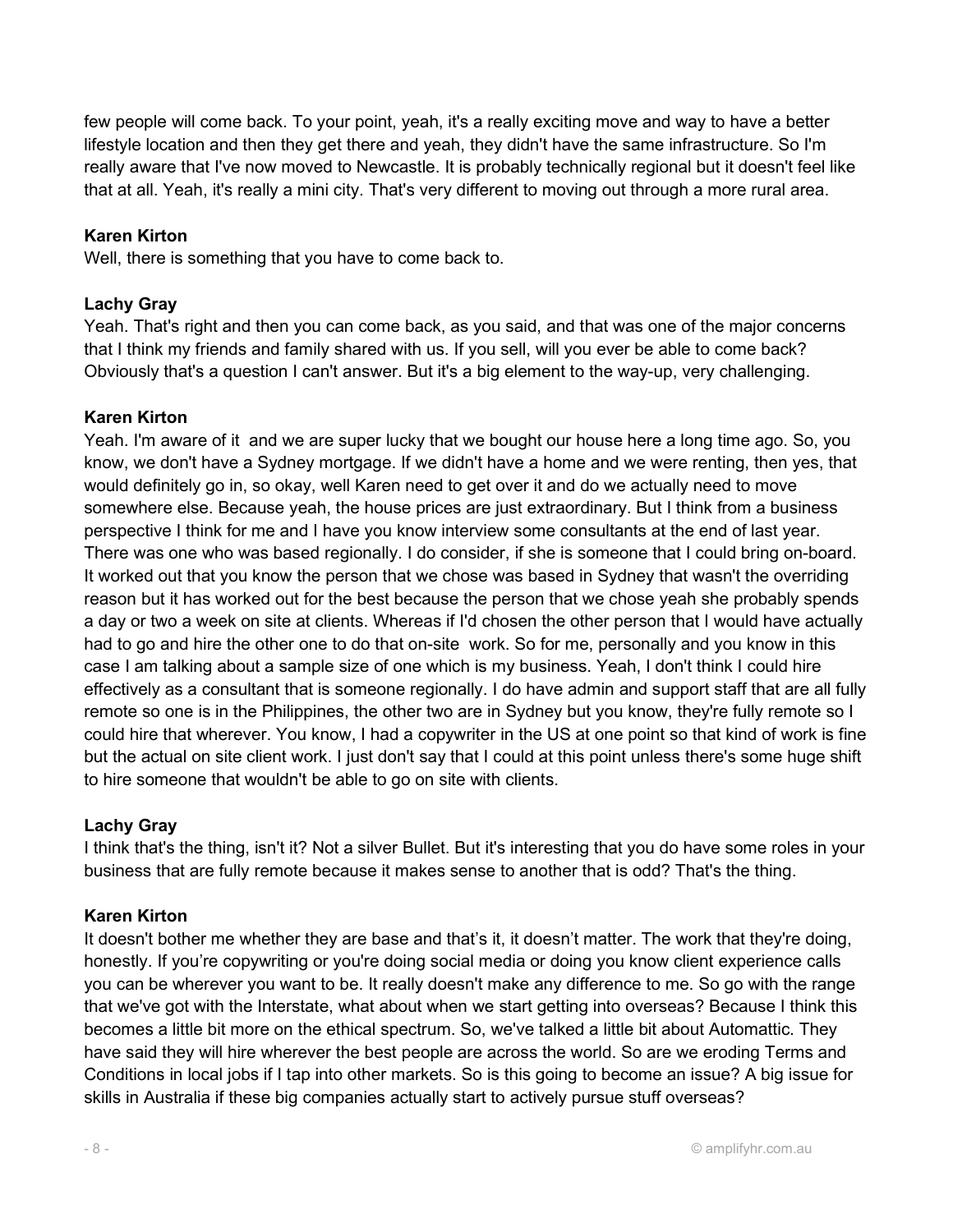# Lachy Gray

Yeah, good question. Well how about I take the counter position so to make it interesting. I don't think there's a right or wrong on this one at all. I mean, it's interesting that arguably it could make us more competitive because we're up against yeah people from around the world. Assuming that the pay rates are going to be relatively equal, and we're not just going for the lowest cost as the employer.

# Karen Kirton

Do you think that's true?

## Lachy Gray

Well I guess we can live it both ways can't we? So if as an employer we want the best person for the job. Then yeah we're democratizing talent really aren't we. We're potentially tapping into different perspectives and cultures from around the world which is amazing. The fact that if someone is in a different time zone says they're in the UK, the other side of the world if it potentially opens up the possibility for almost 24/7 work if it works that way. So there's always someone available, there's always someone working and if you can get that going that could really hit the accelerator for the business that's been very positive. I think I've seen it go very badly as well where that really comes for real challenges for communication too. But yes, if we just want to pay the least amount then that's a big challenge, I think. Then I think you've got platforms like Upwork which are connecting freelancers with work all around the world. But yeah, that's I think that is different to full time, isn't it? Because that is a potentially more contrasting decision to put yourself on Upwork to say that you can work from anywhere. So your cost of living might be less and therefore your hourly rate might be less as well. I think that is very interesting. What do you think?

# Karen Kirton

Yeah, I think that's true. I've used UpWork and to me, it's just been about the person with the right skills. What I found with Upwork, so with the copywriter I have in America, I want a copywriter that has English as a first Language and so I actually filtered it down to Australian and I couldn't get an Australian copywriter. They were all too busy. So, then I extended it out. I got someone in the US who probably cost me the same or possibly more than someone in Australia. I really don't know, but it wasn't a cost decision. It was just that happened to be the person with the right skills who was available for the work. The first episode of this podcast for those that listen to it, they have noticed that my microphone was having issues that day. I put that into Upwork for an audio engineer and the person who responded to what happened to live in Moldova. So you know, but that's again, not a cost decision, it was just I need someone to do this and I need to do it quickly. I'm sure there are lots of people that would say to me there's plenty of people in Australia can do that but yes, but how do I find them and so Upwork for better or worse and Fiverr and you know, all those sorts of platforms have found a way to make it very easy for people like me that just need something done really fast. Don't want to have to get into, you know, big discussions around sales, conversations and having to fill out a service agreement etc. You know, you just post something on Upwork and someone responds to what you pay them through the platforms. So would I for a permanent role would I go to something like Upwork? No. I think for me that's just about, you know, a short term need at this point. So they might have an ongoing relationship I guess, but I think hiring people overseas from my perspective just adding so much more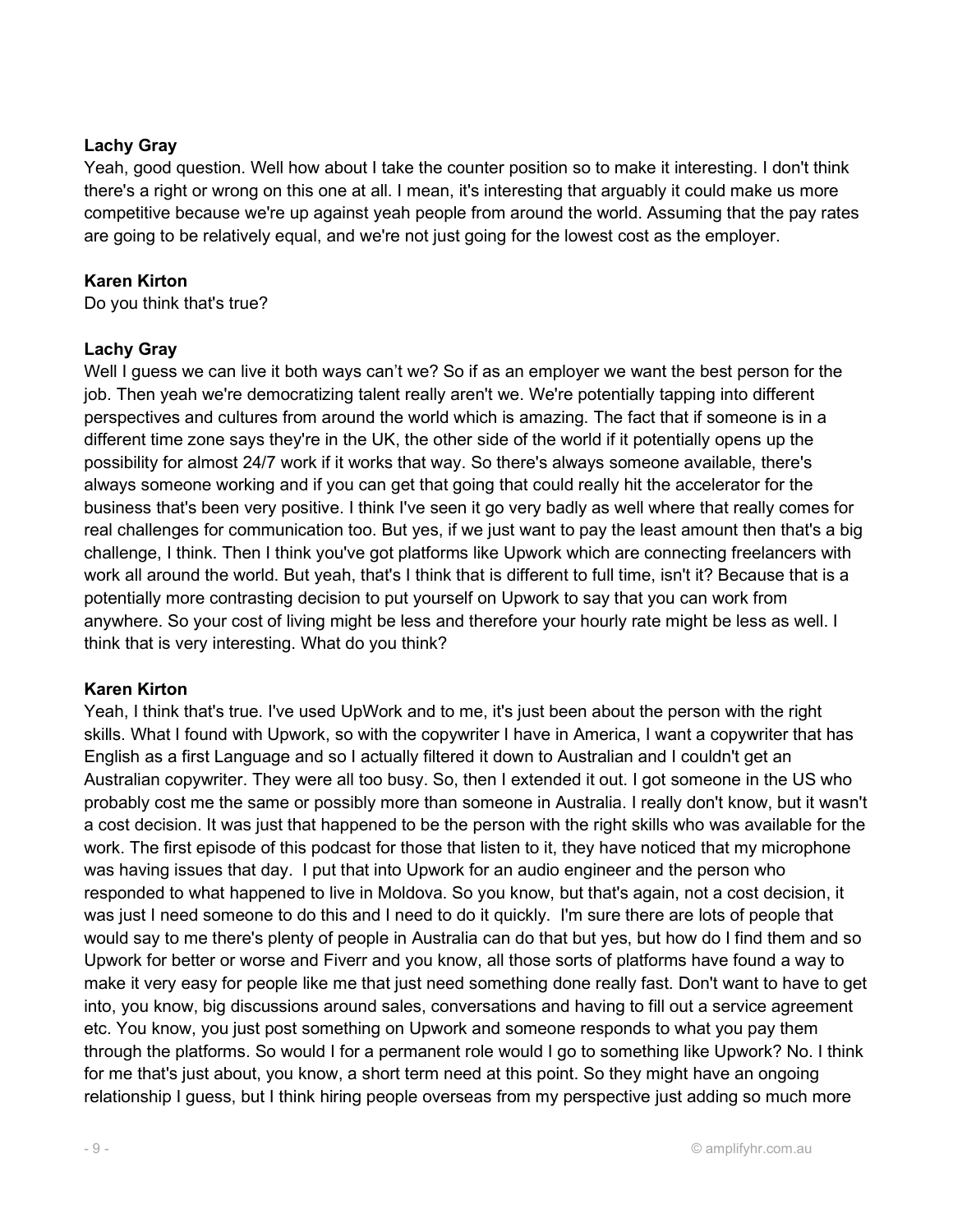complexity to your business and I take your point that you get a 24/7 cycle and that the diversity of thinking, the exposure that you would get to other businesses that I think that is really valuable. I think from an innovation standpoint like how do you bottle that? But from an employment law perspective, it's just like wow like how many so you know with big companies, it's probably fine. They can just have Employment Law Lawyers in every country. But, you know, we're talking about smaller, medium sized businesses. How do you just put a thing out to say, well, I don't care, in what country in the world you live, can I hire you? Like wow you have to understand all of their employment laws. Like, I just don't know how you get your head around that effectively unless you're using something like an Upwork or an agent of some kind.

## Lachy Gray

Yeah and then you go into how do you keep the pay fair? So some remote companies in San Francisco for example because it's the most expensive city to live in the US and that's the base. They have these algorithms and they actually share them, a lot of them, paid levels, well, role and experience levels and there's actually a calculation that goes into it to work out the pay. I think it is very challenging and also the fact our wage growth in Australia is so low. I looked it up. I think it was below 4% which is kind of the baseline since 2008 and then for the five years prior to 2019 it was below 2%. So that's extremely challenging especially when house prices are increasing right? We're talking about bars and I think that's because house prices increased by 30% in the past year. So that's out of whack. That is not sustainable.

## Karen Kirton

No, but I think you'll have a lot of people that would argue that our wages were too high to begin with. I'm not saying that's true, but this could be a whole other episode, probably 10 parts. You know the change as to employment legislation over the years, including the movement away from unions and collective bargaining has certainly seen in the stagnation of wage growth, there's no doubt about it. That will continue and the gap between what the people at the top of the organizations earn and the average salaries will also continue to widen in my opinion.

## Lachy Gray

That's the thing, isn't it? So, in the context of this conversation, you know, I was reading about those house prices increasing and there's some surveys where it is recons that 60% of new homebuyers borrow money from their parents. That's 60%, and it's usually between 60 to 90 grand.

## Karen Kirton

I think I need to save money for my kids then.

#### Lachy Gray

Exactly. We got savings. That plays into this as well. I know that The CEO of Upwork was interviewed on the distributed work podcasts in 2019 and he was saying it's really one of their missions is to democratize talent but especially for young people who are really struggling with the cost of living in capital cities like San Francisco in the US. They can move out and live with someone that's more affordable and then get paid well. I think that's interesting here as well. Like for young people now, I was reading about a lady that was renting in Melbourne then decided to buy in Daylesford which I think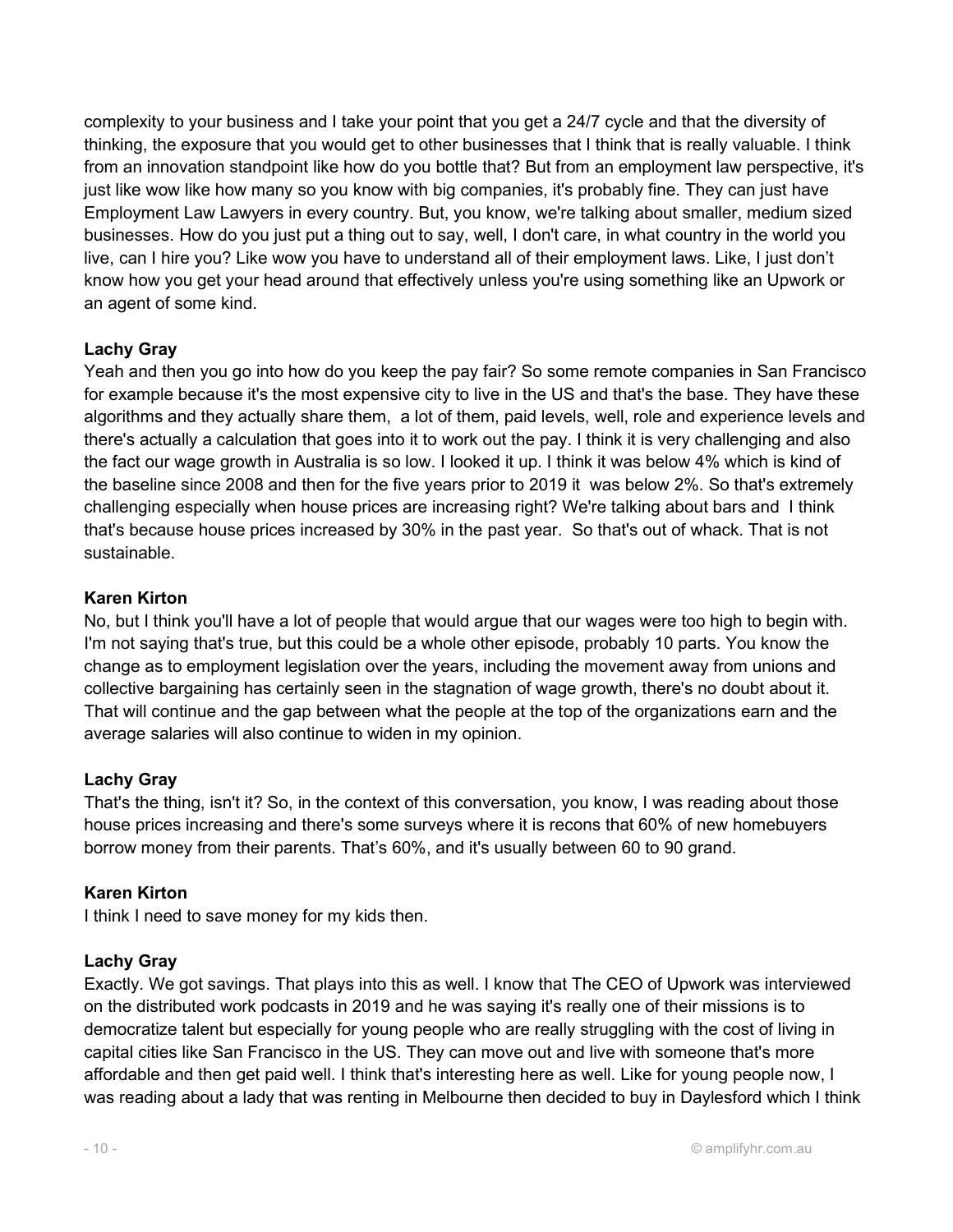is regional Victoria, and then has decided to rent that property and work for Merck. She worked, she can work fully remotely from a caravan and barn.

## Karen Kirton

Yeah. Wow.

## Lachy Gray

So it's interesting because there are some forces at play out there. If the cost of living is increasing, house prices are increasing, wage growth is fairly stagnant. How do young people get a foothold in the house? Or do they want to or do they actually want to buy? Then if they care if they're more remote jobs available, who encourages them to be just open to working anywhere, whether within Australia, and then potentially when borders open around the world as well. I don't know. But it must be fairly appealing, I would assume. If you can't travel overseas, but you can potentially work while traveling in Australia, I would have always seriously considered that for sure. Back in the day.

#### Karen Kirton

Hashtag van life, isn't it? Yeah, but I think that I do think about when my kids are that age, and what is this world going to look like? Because I remember, originally the earliest start of the pandemic, I wish I'd saved the article somewhere, I'm pretty sure it was in the Herald. But somebody wrote a piece about, you know, we're all talking about the benefits of remote work, but we're all forgetting about the fact that, like, we're now competing against everyone across the world. Are we actually ready for that in Australia, because we've always had the tyranny of distance. So now, if there isn't that we're actually competing against people overseas? Are we competitive? So I think that's going to be a huge societal question. You know, will that further erode the terms and conditions that people are receiving in Australia, because the company can hire someone overseas with the same skill set that just happens to be a lot cheaper, because they're living in a country that's got a cheaper cost of life? So you know, which has been a strategy for large organizations for a long time, right? Like, you know, all the call centers that are overseas, there's been backlash against that in Australia for a long time, you know, all of our textile manufacturing. So is it now going to be knowledge workers as well? Then that leads the question to okay, well, then, what's left for Australia? So can we become more competitive? Does that mean losing money? Which, as a business, is that actually a benefit? Or is this just a massive ethical question that business owners are going to have to answer in terms of, do we go overseas, because it's better for the business because we can run that 24/7 and get that diversity in the innovation? Knowing that, yes, it's also a cost saving strategy. I just, and then you get to the cultural differences, as well. So are you then adding in complexity because you need to start understanding across cultures, and doing cultural training with your people so that you don't end up with massive conflict across your organization. So I'll tell you a very quick story. when I worked for an American company, we had a new Managing Director come out. They brought him out for America, he was in the American business. I took him around all the stores in Sydney and he didn't have a great reception. I'd known the guy for like two days that I had to sit down with him. This is the joys of being an HR person, by the way. I had to sit down with him at the end of that, and give him really frank and honest feedback about what he'd done that had really annoyed the staff. He didn't realize and it was a cultural thing. I remember making this really difficult conversation. The next morning at breakfast, I met up with him and he said to me, "I did not think that going into another English speaking country, I had to think about cultural differences." He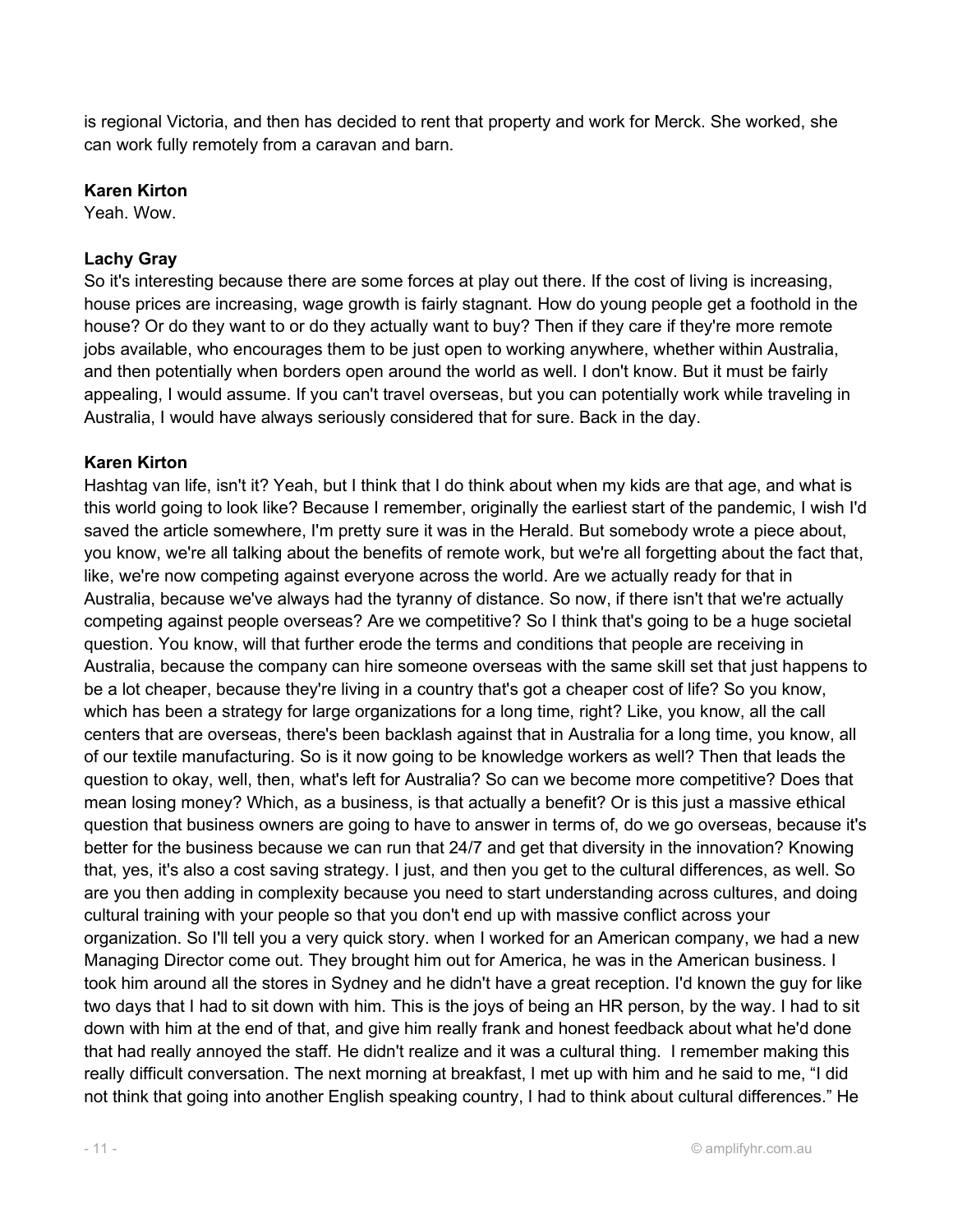said, I thought about what you said, and that I think was his brother-in-law. He got in contact with him and he sent him this list of the differences between Australians and Americans. Then we had a really constructive conversation about what it was that he did that and why it was taken so badly and what the differences are. Then we went around the Melbourne stores and they all loved him. It was just, it was really, it's something always stuck in my head. Because I think that we do forget that across English speaking countries, I've also worked across New Zealand, and that's quite different as well. You know, there is that level of, we don't actually really understand that culture because we don't live it. So as business owners, if we start including, let's say, we've got 30 staff, and we did start to include 10 people that live across different parts of the globe, what's then our job in trying to get across those cultural differences in that understanding, to try and make sure that we're keeping the wheels on?

## Lachy Gray

Absolutely. Such a massive challenge, isn't it? But I do think if I mean, there's so many benefits there as well, because we can apply those learnings back to our own communities can't we? You could argue that something where we could improve that. So yeah, I think it is very challenging, but again, and I think we've referred back to this a few times, there's sort of principles of open communication, trust, and keeping an open mind in going in knowing that we're not going to know all the answers, and it's probably going to be different to what we expect. That's okay. It's going to hurt and there's gonna be some failures. So, I think it goes back to culture, doesn't it? Having that strong culture, to weather the storm? Try to maintain and grow the culture, adding in people from different countries into different perspectives and having difficult conversations? Yeah, I mean, it feels just even thinking about it feels overwhelming. But I mean, that's a reflection of the world that we live in, isn't it? We are interconnected on all levels. Then I guess you've got this concept of sovereignty now as well. How does that play into this interconnectedness and the ability to work from anywhere and have staff all over the world and is that from a strategic perspective going forward? There's some up, some interested in some companies that actually move away from it, or are forced to move away from it. So it's going to change a lot. As you said, with the borders being closed, it's quite hard to know. I mean, I'm assuming that is promoting a lot of internal migration. To what extent does that change? When the borders are open again, with no idea.

## Karen Kirton

That could be a way that you know, businesses could look to employ people who are overseas at the moment that want to immigrate, but can't because the borders are closed? So maybe you're just hiring them in advance of them being able to immigrate? I'm sure there's some Migration Agency out there that's tapping into that market, because we know that levels are so low, because they just can't get the flight. So, you know, is that a potential market out there for people to try and tap into as well? If I don't want that ongoing complexity of having people overseas?

# Lachy Gray

For sure. Why do you think you've got industries like hospitality, you're screaming for staff. So I'm assuming it's only gonna continue. Because there was this trend as well, that there are some roles that people don't want to do. We have a lot of transport customers you know, truck driving. They told me it used to be a career. People would do it for their whole life and be proud of it. Now they find it really hard to find drivers. Because the young people just aren't interested. They don't want to do long shifts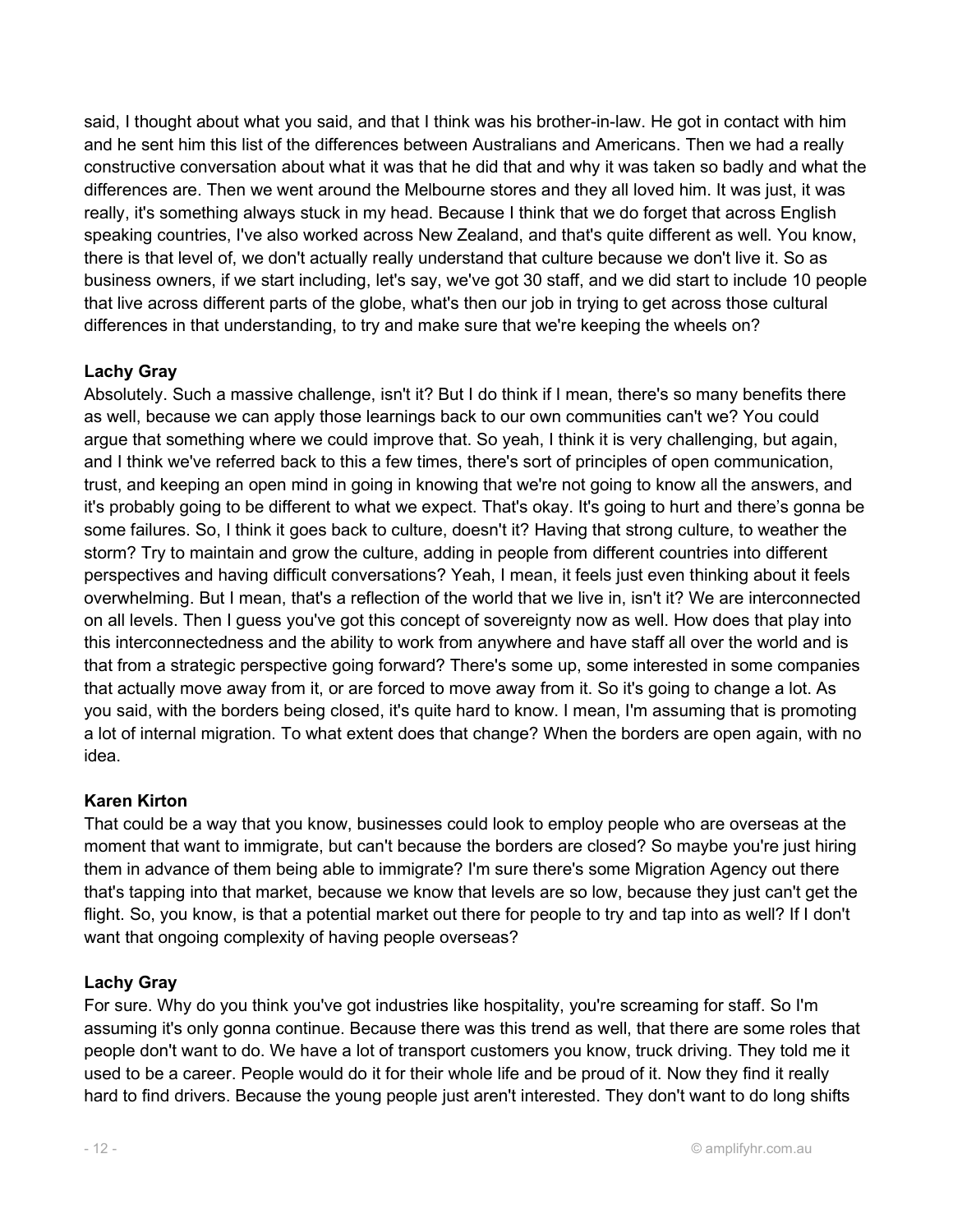or work overnight. It's a big generalization, but yeah, they want to do Monday to Friday, 9/5. The long haul just doesn't work like that.

# Karen Kirton

It's the uptake in universities as well. So rather than leaving school and going and getting a trade or going and getting a job, which in my day, you're allowed to leave school when you were fourteen and eight or nine months, I think it was. Because you're not allowed to do that anymore. So, is it more that the kids these days and a lot of kids when they're, they're leaving school. I know there's lots of different pathways to you're living in 12 to do Vocational Studies but I do think it has more of an uptaking to university then there was when I was leaving school and certainly my parents generation. We've just changed the way that we want to work or that we're expected to work. I'm not sure what it actually is.

## Lachy Gray

Yeah, for sure and what do you do for your degree online now? From anywhere again.

Karen Kirton I did both of mine online.

## Lachy Gray Did you?

## Karen Kirton

Yeah. Just the ease factor. Although I have to say the first one they did send me big paper folders and then you'd work through it and then you'd go on line and you submit a word document or something because that was back in the dark old ages I think that was 2001, 2002 something like that.

## Lachy Gray

Wow.

## Karen Kirton

Then the second one was fully remote but I had to do a residential because it was a psychology post grad you're required by the APA to do actual face to face teaching. So we had to do two residentials in Bathurst, which was freezing cold but a beautiful city. There was actually no point to go there though. It was nice to meet some students but yeah, it could have all been done remotely. Which I guess is what we're seeing a little bit at the moment is that the universities are very reliant right now, on people doing their degrees remotely because they don't have all that overseas students that were having before the pandemic. The last time I looked, I'm not sure it's still the case but education used to be our second highest contributor to GDP. So you know, there is a big issue there if we can't get the students into the universities as well.

# Lachy Gray

For sure and the impact on r&d as well, I think a lot of investment went. I think if schools now change the curriculum is changing too. So I think that's a mindset shift and then if you need to grow online that's going to for sure influence how they want to work. Do I want to work and I want to say well, why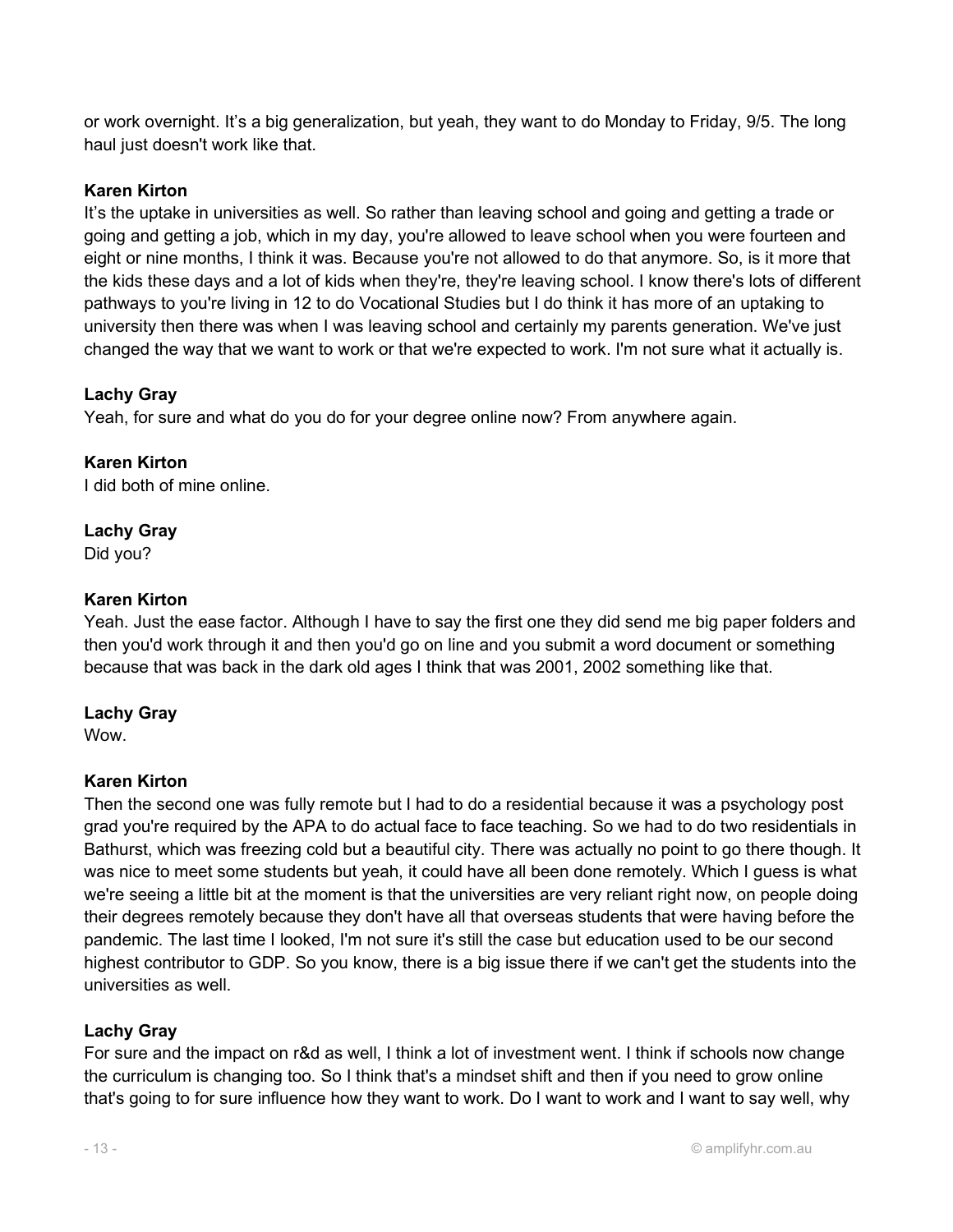should I live somewhere and commute five days into an office job. With my job I've just spent three years doing my degree online, while I work this job and I've had these experiences. I want to continue that. Very Interesting.

## Karen Kirton

That's a tough one. I think it's a lot for business owners, I think there's a lot of questions there about, or what is it that actually works for your business? Then doing the pros and cons, but then also, then you've got the ethical layer, as well. I guess the only other thing for me in terms of having people working interstate and overseas is also I've just said the last four months that people aren't taking leave. So I do wonder about, you know, when we've got this idea of working anywhere, are we actually giving people some respite? Or is it because I'm just so happy that I've got that three hours a day back from commuting? I don't, and the border is closed so I can't go to Hawaii. You know, I'm just not going to take any leave now. So I think it'd be then going into an international workforce, which has completely different leave requirements as well. That's also something that I think about in terms of running a business is like, well, then how do you actually make sure that all of your staff are getting leave? What happens if you've got Australians that get four weeks a year, but Americans only get two? You know, I can't remember what it is in Japan. But let's say might only be one week over there, like, you know, what is it that you then do as a business? I think there's still a lot of questions there. I don't think it's as easy as "Oh, we can all work remotely now let's just go and find someone overseas"

## Lachy Gray

Oh, absolutely. I think we had that last year and I had really few conversations with our team about the importance of taking leave. I appreciate that we couldn't go anywhere. But for me, it was to leave from not work from work. So you're not working, it is so important to have that downtime, which is arguably far more difficult now, when you have to set the boundaries yourself. So yeah, we've spoken about, you don't have that as physical signals anymore. We work, we walk into the office and people get up to make a coffee, and then they go to lunch, then they finish the day and they leave and so or maybe I should go as well. We've that coupled with an unhealthy culture in terms of email at all hours and expect it to always be on and so on. Yeah, I think you could argue it's actually worse for health and productivity, then there ever was an open office ever was. But I think the sum of the parts that make it challenging were already there and it's just it will have exacerbated them. But again, I think it's a conscious conversation to talk about it and say and check in with people. That's something that we've just launched a remote work survey this week. Actually, we do it once a quarter now, just to check in and find out what's working and what's not, because I'm really aware that it will change. Especially now that we've been fully remote for, what, 14 months, 15 months? People might start to get sick of it after 18 months. It might have been really good in the beginning. It is Oh, and if the friends are returning back to the office, and do they miss that. So that is difficult to embrace as a leader, to embrace the change in the shifting sands. This was such a big change to think about changing again. It takes a lot of focus away from running a business. I really appreciate that. However, I think it's the reality of our working environment, that it is changing so fast and it's changing personally for us all too. So just have to be aware of that and talk to the staff about it, and how they've been impacted and what's going to work for them. I'm sure that how it works will continue to change. Who knows it will still be fully remote in a couple years time. I'm very open to not being you know.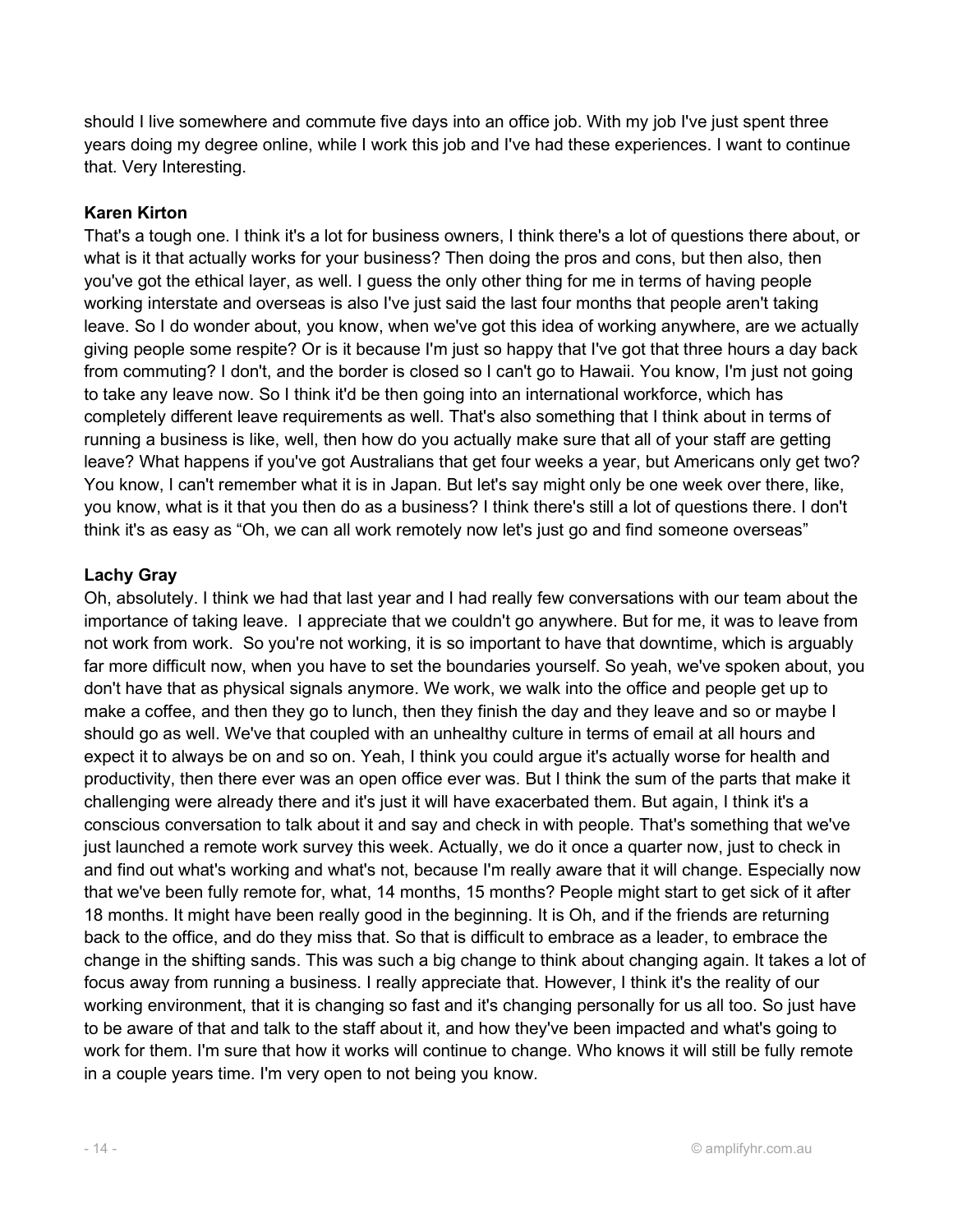## Karen Kirton

Maybe we are based in Newcastle.

## Lachy Gray

Yeah, that's right.

## Karen Kirton

Come on everyone, come up, come up, come and enjoy.

## Lachy Gray

Should ee move to our in the news segment.

## Karen Kirton

Yes! So I went for one that's a little bit on the side of the conversation. But I was just, I think when I was thinking about the idea of working regionally or you know, going into other employment markets, and then I started to go and check out what that includes overseas and then what happens in terms of workers rights. Then there was an article in The Sydney Morning Herald this week that really stuck out to me, which was about the Deliveroo? So have you heard about that, but, you know, the gig economy, you know, has been under the spotlight pretty much since it started in terms of is this just a way to get around our employment law, basically. Delivery actually lost an unfair dismissal case against a driver. So, you know, this is meant to be an independent contractor. You know, he didn't log into his platform for seven days. They sent him an email and said, you know, you can't work for delivery anymore. They actually just said, "Well, no, we don't accept that there's a lot more to employment, then, you know, just your version of what an independent contractor is." I found that really interesting, because I don't know if you remember,Foodora, they lost a case a couple of years ago. So they actually just decided to leave the Australian market altogether. You know, Uber lost their case in the UK a year or two ago, I keep forgetting how long ago what things were now it probably was two years ago, I feel like last year has disappeared into this vortex.

## Lachy Gray

Is it just pre Covid or post Covid?

## Karen Kirton

I know right. So probably was two years ago, but you know, they were deemed as employees in the UK. Whereas in Australia, they haven't quite gotten there, they have settled similar cases. So when they're settling, if they're not, therefore becoming a test case, so they have to really change all their contractual arrangements. Then also, a couple of weeks ago, you know, Menulog, so they're going to trial hiring employees. I just find it fascinating, because I think, but you're saying that the independent contractors, but now we're going to trial, as employees, so I thought, what is this? Is this an insight into seeing what happens when companies start to tap into overseas markets? Because are we going to start saying, you know, unions and other employee groups standing up and saying, well hang on, if the person over there is doing the same job as the person here, you need to be paying them according to the Australian legislation. I think that's going to happen at some point, if this gets a lot more uptake. Which then just becomes fascinating. Because then can I go and live in India, but earn the money that I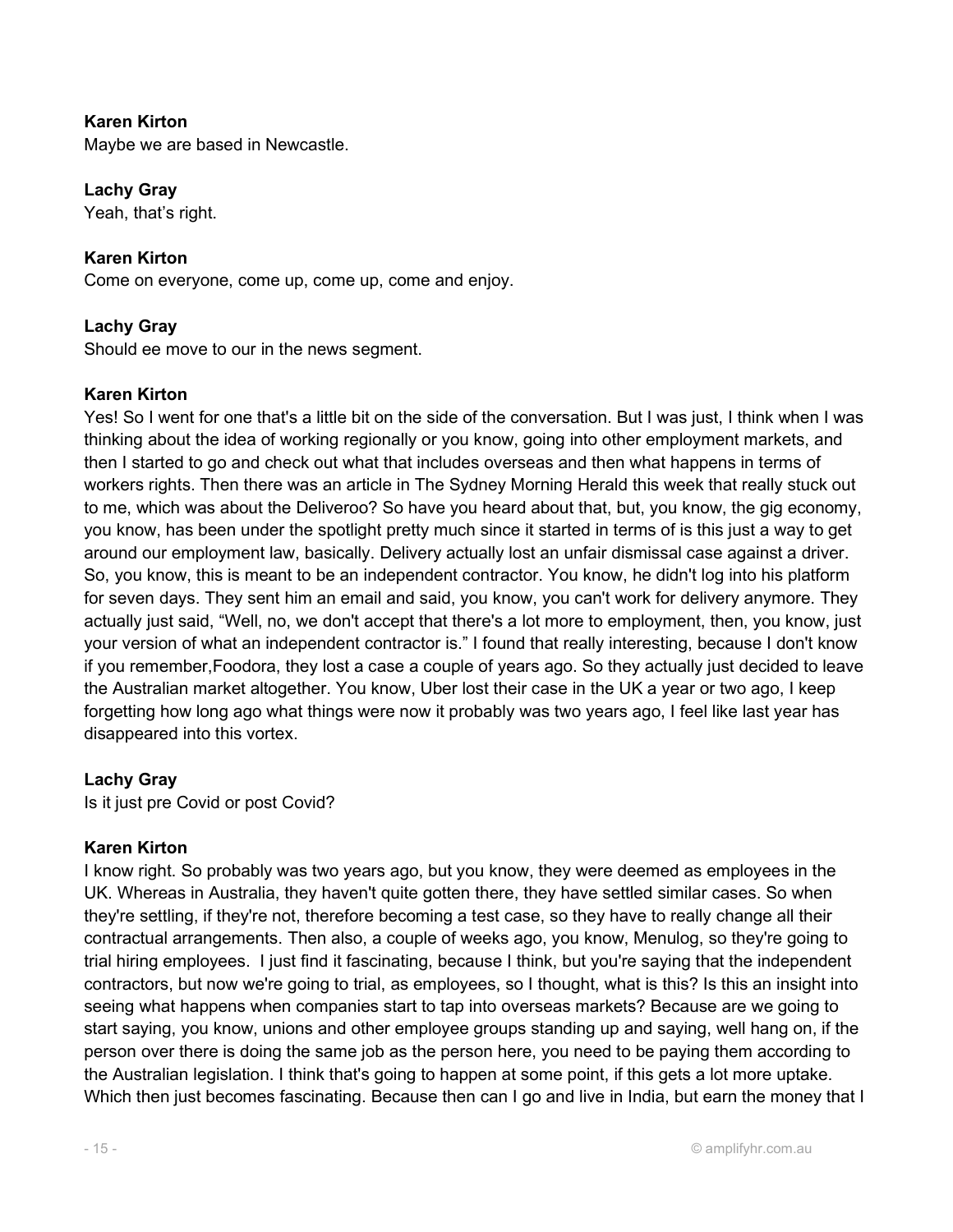would earn in Sydney? Is that right? Is it wrong? Yeah, it's just so many layers to that. So I found that interesting and I'll be fascinated to actually see what happens with Deliveroo through and whether they move to doing what Menulog is doing and just bite the bullet and say, "Okay, we're just going to accept that their employees and that everyone's going to get upset because their fees for their meals are going to go up." You know, or are they just going to try and weather the storm and see what happens. But I think that the shift to remote work is going to have much wider impacts in terms of our legislation, not just where we work, but also how we pay people. What was your article?

## Lachy Gray

Yeah, I'll get to that in a second. I did say that in the Deliveroo article. I mean, the question I always come up with is, who stands to benefit from that arrangement as an independent contractor? Of course, the companies will say, "Oh, you know, it gives people the choice and the flexibility, and that can work for many different companies." I'm always very skeptical of that, I think, you know, it's really baked into their business model, to have that flexibility and to pay people as probably as low as possible. Then everything changes if they are a full time employee with all the additional conditions that they'd come on top of that. I agree, I think it's a problem. I think the gig economy is an interesting one to do an episode on as well. I think you can see in the US they are changing the social fabric in very, very big ways. Without having job security, how can you do things like get a mortgage or put your kids in daycare? You don't know necessarily where your next paycheck is coming from. To be in that mindset must be extremely challenging.

## Karen Kirton

So I guess it would be argued if it is different to running your own business, which we've been doing for centuries. So it's just another version? I'm not trying to say that I agree, because I actually don't agree with the erosion of terms and conditions. But, you know, but I think there's an argument there for well is this just another way for someone to easily start a business.

# Lachy Gray

Yeah, I don't say it's a business, though. I mean, I think because ultimately you're contracting your time and you've got a finite amount of time. You could work. So in that way, you're no different to a tradie or taxi driver. Yeah, like, just time. Yeah.

## Karen Kirton

What's your time worth?

## Lachy Gray

Yeah, you don't have control necessarily into the future. Whereas I think as a business owner, you do. So yeah, I would be an interesting one to explore further for sure. The article I found was, in the Sydney Morning Herald report commissioned by business Western Sydney that looked at encouraging workers to do a couple of days a week from home in what they call a touchdown space as a response to the long travel times that workers in our western suburbs face every day. They said that nearly half of the 200,000 people who leave Western Sydney every day for work are now working locally, because of COVID, which has boosted spending in local centers by about 12%. That is another really interesting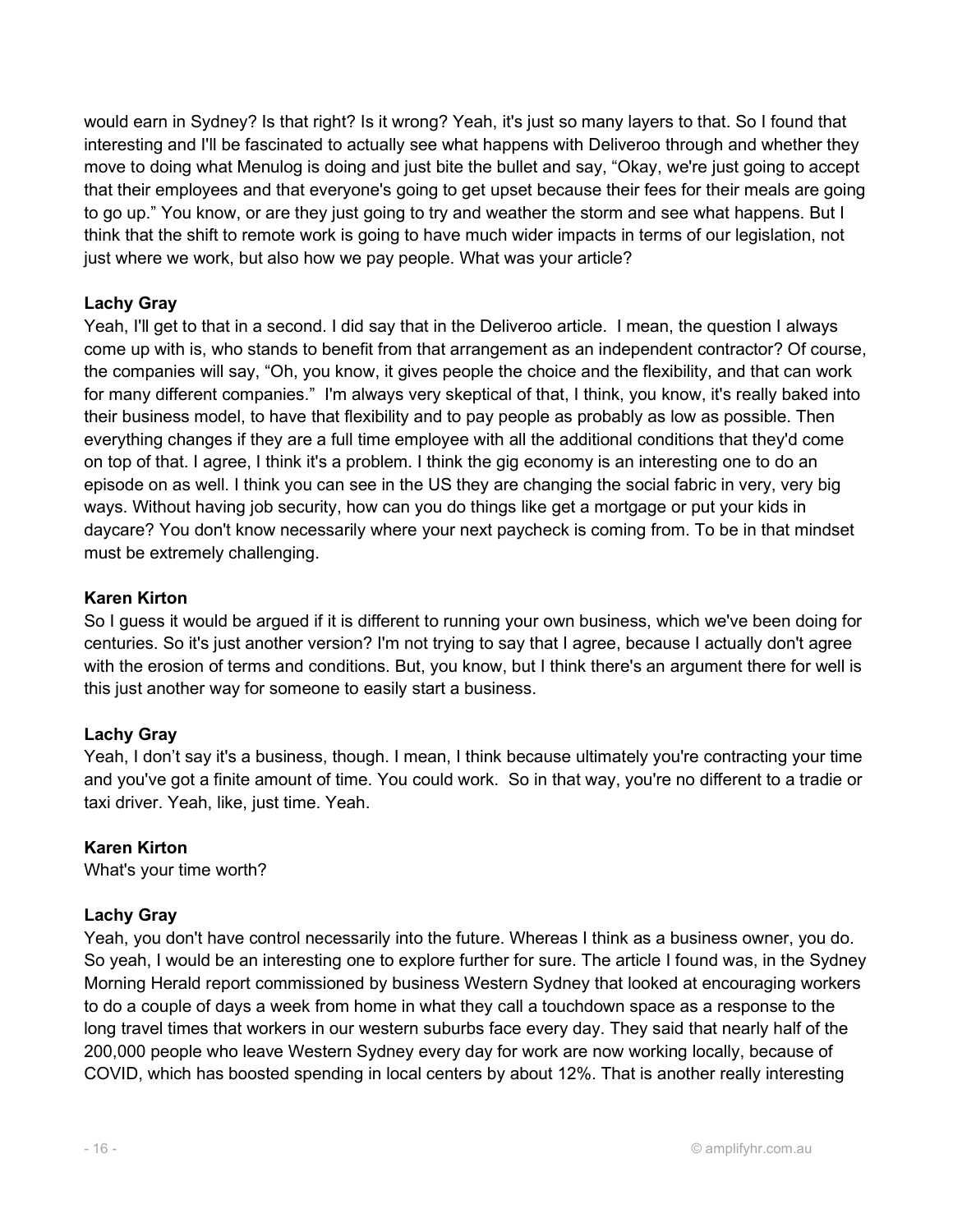quote, as well that half of all new jobs in New South Wales were created within two kilometers of Sydney CBD in the 10 years to 2018. Half of all new jobs.

## Karen Kirton

Wow.

# Lachy Gray

But most new housing was built in out suburban areas of Western Sydney. That's what the penny really dropped for me. I thought, Oh, wow.

# Karen Kirton

Wow, I wouldn't have thought it was that high. That's amazing.

## Lachy Gray

Massive and so the executive director of this group, business, Western Sydney said the goal should be to get to and from work in 15 minutes. I love that. I think it'd be a little bit different at the moment. But I think the New South Wales government's been trying to build those satellite cities for a long time, even though Parramatta, probably Liverpool.

## Karen Kirton

How much are they trying? I probably sound really cynical, but I grew up near Parramatta. You know, I'm quite familiar with the area and yes, it has changed over time. I don't honestly think it has changed that significantly over the last 30 years. So I think there are more government businesses and there are more restaurants. I think it's a beautiful city. But I really struggled to see that they've actually put that much investment into it. Sorry, I'm gonna get a bit of a soapbox. But I have a friend who lives in Turramurra and she retired and she wanted to volunteer at Westmead Children's Hospital. She has to get a train into the city and then back out again into Parramatta to Westmead to be able to do that. So originally they were going to have the Parramatta Train line go between Parramatta and Epping, which would have opened up that entire corridor. So that's where you can have a lot more businesses in Parramatta because suddenly you can get you know, people from a lot more areas of Sydney into Parramatta and they canned it due to funding. So, now they're putting, you know, another light rail and because of all this fascination with light rail, apparently but I still,I just Yeah, I know they always say oh, we're investing in Parramatta, investing in Liverpool. Honestly, I just don't see it. I think that there's a lot of Western Sydney outside of Parramatta and I worked for a company for five or six, seven years ago, which was at Huntingwood which is near Eastern Creek, which is just outside of Blacktown, and we always struggled to get people because nobody wanted to travel there because there was no trains or no buses. You know, trying to get anybody and I just always used to just kind of bang my head and think where all these people that are living in Western Sydney that don't want to work here. It was just crazy to me. So I don't know what's going on there but I think that a lot more investment needs to be made. That 15 minutes, the reason I laughed is because as you know, I could try and drive about four kilometers and that would take me 15 minutes from my house sometimes. So I think that's a bit of a stretch really.

# Lachy Gray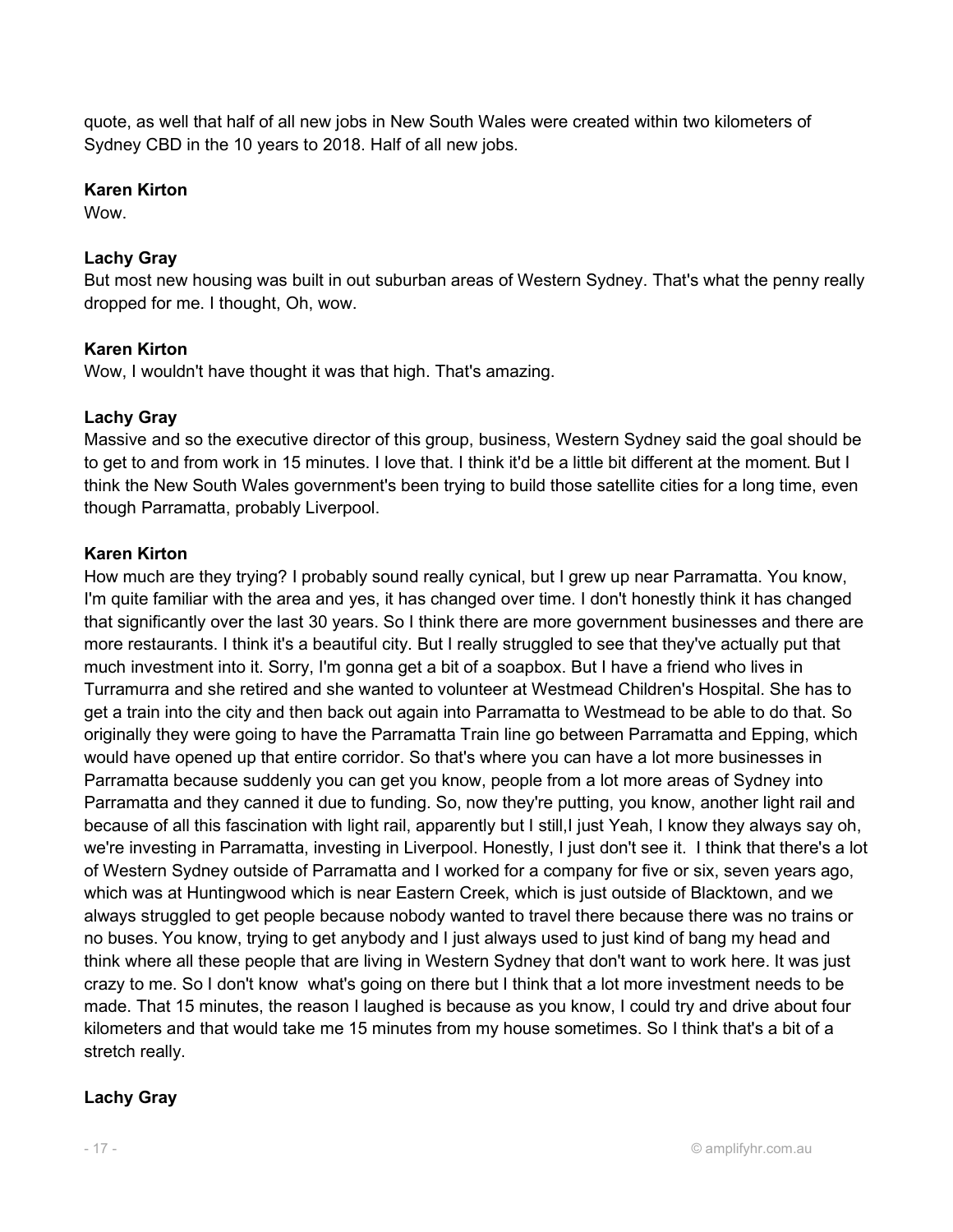Yeah for sure. I'll hop in that traffic as well but as an aspiration or goal, you think about how it could work? If people are working locally and will they already yeah, they're spending more cash, you know local lawyers will change things? I don't know, but I think it's very interesting to see groups like them, you know, agitating for that, because, yeah, I still think traffic from commuting just just blows me away that that's still a thing in the 21st century and that we do have hopefully some solutions to it.

#### Karen Kirton

Yeah, well, I think one of the first things is the public transport and if it is anyone who's based in Sydney, you probably noticed the road to have been terrible because no one's getting up in public transport. Everyone wants to drive because of COVID so yeah I think I don't know what the answer is but I do feel that there needs to be a lot of significant investment. Put into that out in areas in your second airport going in as well which will create a lot of new jobs. That is where a lot of the housing is going. So what do we do you know from a state base but also from a local base to actually make sure that we're investing in all these little satellite type cities, really. Let's get people out of the CBD. We don't need to work in the CBD. From a business side perspective that's really expensive. So if you could have an office in Parramatta or Liverpool or Blacktown or whatever, and you could easily get there on public transport, then why wouldn't you?

Do we have time for a question without notice?

#### Lachy Gray

I think so. I think we can do it.

#### Karen Kirton

So mine was if you were to start your business right now, so you and Mark have just gotten together and had this great idea to start, Yano, what would you do? Where would you look to hire? Would you look to hire overseas or interstate from the outset or do you think he would still stick locally in the beginning and then work it out as you went?

#### Lachy Gray

It's a great question. You know I think my initial thoughts are, you know in those early days when you are starting something from scratch being together, being able to see each other was super beneficial. As much as for the support I think is anything because just so much unknown and so much uncertainty and you're working really hard. I think to be out to see each other is helpful. But because that's the experience that I had. So I haven't had experience starting up a business fully remotely. I thought I didn't know what it would be like. I would be open to it. I think, again, it depends on the talent, doesn't it? Where are those core people? Where do they live? What are you working on? If you're working on hardware, I think you would need to be together. For what we did in Yano, again, for software, we don't need to be together but I do think it helps in those initial stages as much for the supporters as for what you're actually working on. Because it is so emotionally draining and challenging.

## Karen Kirton

Absolutely.